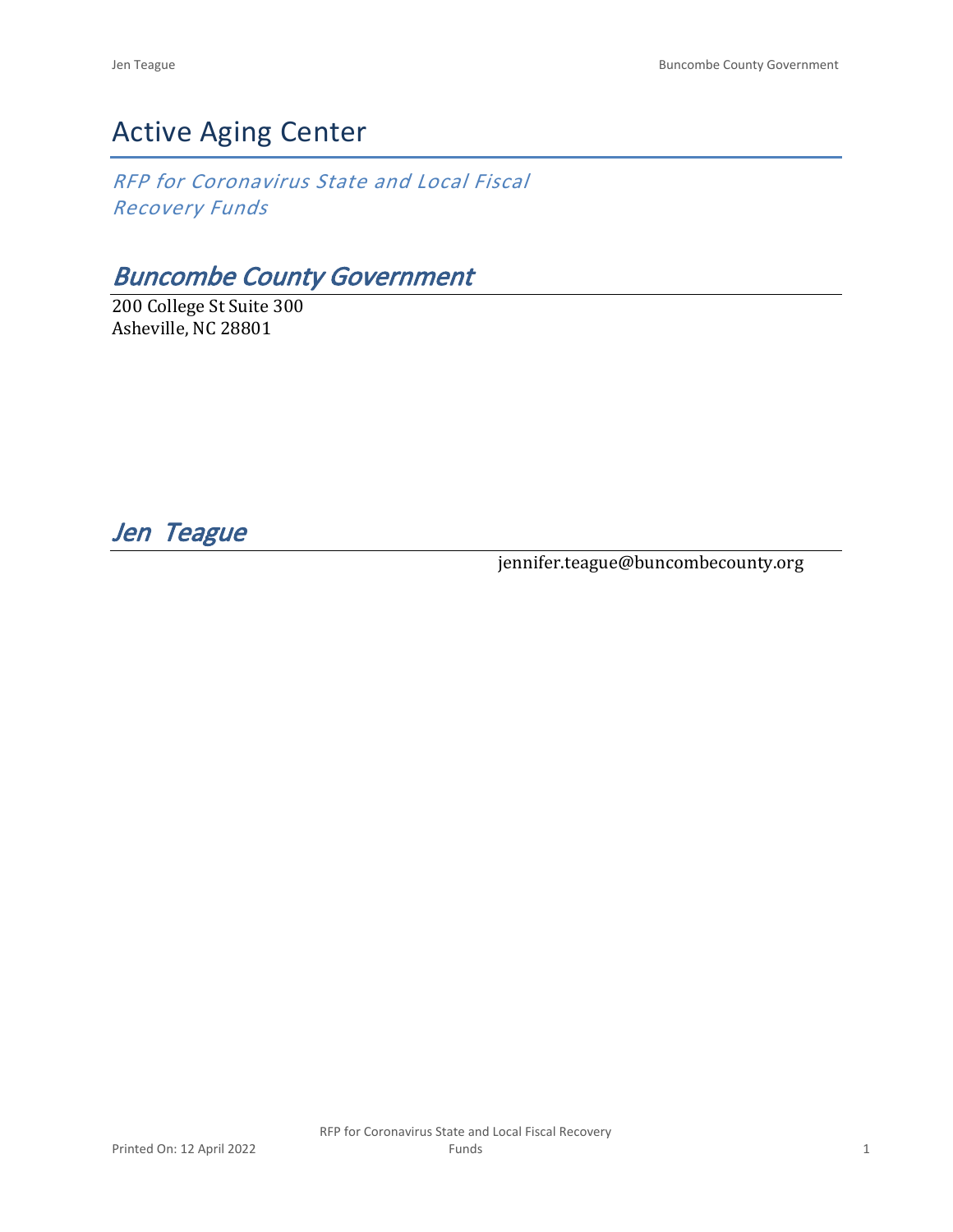# Application Form

## *Question Group*

Buncombe County requests proposals for projects to help the community recover from and respond to COVID-19 and its negative economic impacts.

Buncombe County has been awarded \$50,733,290 in Coronavirus State and Local Fiscal Recovery Funds (Recovery Funding), as part of the American Rescue Plan Act. To date, Buncombe County has awarded projects totaling \$23,093,499, leaving a balance of \$27,639,791 available to award.

Visit [http://www.buncombecounty.org/recoveryfundinghttp://www.buncombecounty.org/recoveryfundingwww.b](http://www.buncombecounty.org/recoveryfunding) [uncombecounty.org/recoveryfundinghttp://www.buncombecounty.org/recoveryfundinghttp://www.buncombeco](http://www.buncombecounty.org/recoveryfunding) [unty.org/recoveryfundinghttp://www.buncombecounty.org/recoveryfundinghttp://www.buncombecounty.org/re](http://www.buncombecounty.org/recoveryfunding) [coveryfunding](http://www.buncombecounty.org/recoveryfunding) for details.

This infusion of federal resources is intended to help turn the tide on the pandemic, address its economic fallout, and lay the foundation for a strong and equitable recovery.

Buncombe County is committed to investing these funds in projects that:

- Align to county strategic plan and community priorities
- Support equitable outcomes for most impacted populations
- Leverage and align with other governmental funding sources
- Make best use of this one-time infusion of resources
- Have a lasting impact

Proposals shall be submitted in accordance with the terms and conditions of this RFP and any addenda issued hereto.

Click [here](https://www.buncombecounty.org/common/purchasing/Buncombe%20Recovery%20Funding%20RFP%202022.pdf) for the full terms and conditions of the RFP

#### **Organization Type\***

Public

#### **Nonprofit documentation**

If nonprofit, attach IRS Determination Letter or other proof of nonprofit status.

## **Name of Project.\***

Active Aging Center

### **New/Updated Proposal\***

Is this a new project proposal or an updated version of a proposal submitted during the earlier (July 2021) Recovery Funding RFP?

> RFP for Coronavirus State and Local Fiscal Recovery Funds 2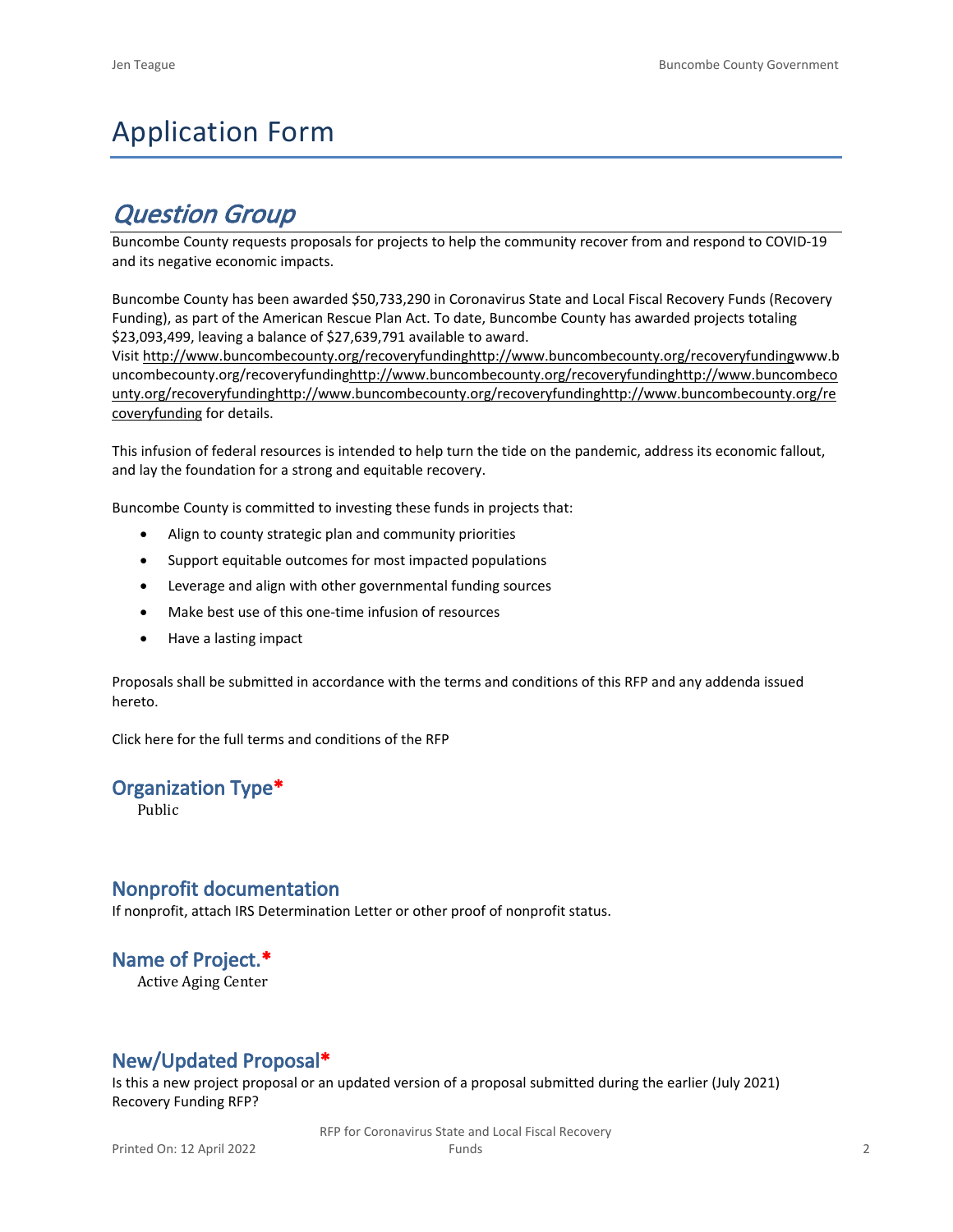Updated version of previously submitted proposal

#### **Amount of Funds Requested\***

\$8,010,257.00

#### **Category\***

Please select one:

- Affordable Housing
- Aging/Older Adults
- Business Support/Economic Development
- Environmental/Climate
- Homelessness
- K-12 Education
- Infrastructure and/or Broadband
- Mental Health/Substance Use
- NC Pre-K Expansion
- **Workforce**

Aging/Older Adults

#### **Brief Project Description\***

Provide a short summary of your proposed project.

Requesting funding to build an Active Aging Center in Buncombe County. The Active Aging Center is a collaborative, integrated service delivery model with a goal to provide a "hub and spoke" model for service delivery older adults, caregivers, and community members to access services and supports to assist all people to "age in community".The proposed Active Aging Center (AAC) would address many of the social determinants of health impacting older adults including food insecurity, transportation issues, social isolation, and access to activities for health and wellness, while also providing intergenerational activities such as adult day care services, childcare services, senior center and congregate nutrition. This center will be centrally located and will bridge some of the gaps we saw during the pandemic by serving as a location for testing, vaccinations, food delivery, essential service item pick-ups and more. Project is estimated to be 67,000 square feet of shared mixed-use space.

#### **Project Plan\***

Explain how the project will be structured and implemented, including timeframe.

The concept and operations structure: Buncombe County owns the building and hires an AAC Coordinator. All other service providers utilizing the space will remain independent non-profits who hire, supervise their own staff, and manage their own programming. The AAC Coordinator will be responsible for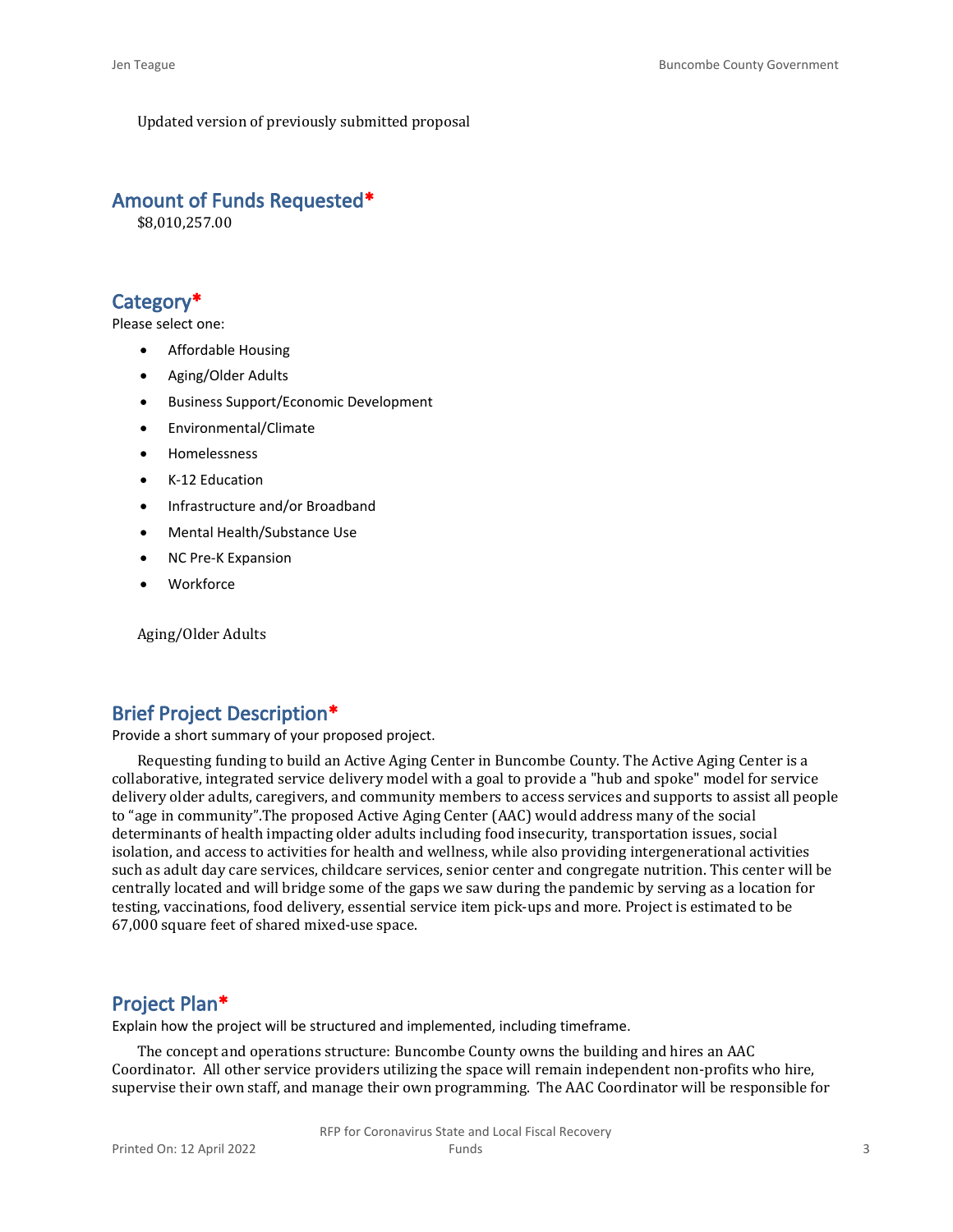specific tasks to ensure the ongoing success of the AAC as a whole, not focused on a specific service or agencies.

Services and programs that will be co-located in the space are:

- Adult Day Care/Day Health
- Aging Service Provider (caregiver support, information assistance, and housing services,

Medicare/Insurance Services)

- Clinical Services/Pharmacy and Medication Assistance
- Nutritional support through congregate nutrition, café and food pantry
- Technology and Educational Training space (computer lab, classes)
- Health and Wellness Activities (physical exercise, evidence based health promotion)
- Childcare to provide for intergenerational activities
- Socialization and Volunteer opportunities

Examples of service providers that have expressed interest in providing the above services in the AAC are: MountainCare, Council on Aging of Buncombe County, Land of Sky Area Agency on Aging, MANNA, Verner Center for Early Learning, and ongoing collaborations with the City of Asheville Parks and Recreation, Buncombe County Library Services and MAHEC.

Historical Timeline:

 $\sim$  2018 Mission Hospital consulting staff attend the Aging Coordinating Consortium and recommend a streamlined approach for offering aging services, recommendation for a centralized center

 $\sim$ May 2019: cross section team of aging service professionals met to discuss the concept of an AAC.

 $\sim$ June 2019: steering team formed led by: Buncombe County Health and Human Services, Council on Aging of Buncombe County and MountainCare.

~November 2019: funding secured WNC Bridge Foundation (\$95,000) for consultant (IBIS Enterprises) to complete a feasibility study and business plan

 $\sim$ Jan-Dec 2020: listening sessions, research/interviews with similar counities and projects were conducted, stakeholder interviews were completed, and planning and development ensued

 $\sim$ May 2021: finalized business plan (163 page document including costs, ownership/operation recommendations, research completed, etc) was provided

~June 2021: AAC Steering Committee recommended Buncombe County be the owner/operator of the building

 $\sim$ August 2021: HHS Board votes unanimously to support BC HHS as the owner/operator

~November 2021: HHS submits application to City of Asheville for ARPA funds

~December 2021: County Management Team meets with UNC Asheville (UNCA) Chancellor and Leadership to discuss viability for the AAC to be on the UNCA Millennial Campus

~January 2022-Present: HHS Director meeting with UNCA staff to discuss logistics of the AAC being on UNCA Campus

Next Steps:

~Finalize location

~Formalize partnership agreements

 $\sim$ Obtain/secure funding

 $\sim$ Projected opening date of July 2024.

### **Statement of Need\***

Describe the need that this project will address. Include data to demonstrate the need, and cite the source of the data.

The 2020 NC Aging Profile states that 28% (75,235) of Buncombe County's population is currently age 60+ and this number is expected to continue to increase over the coming years. NC ranks as the 9th oldest state by population age in the nation and WNC has the fastest growing older adult population in the state. American Association of Retired Persons (AARP) data shows that 90% of all surveyed individuals want to "age in place". The AAC would help individuals in meeting this goal and also supports Buncombe County's Strategic Plan of protecting residents ability to age in place.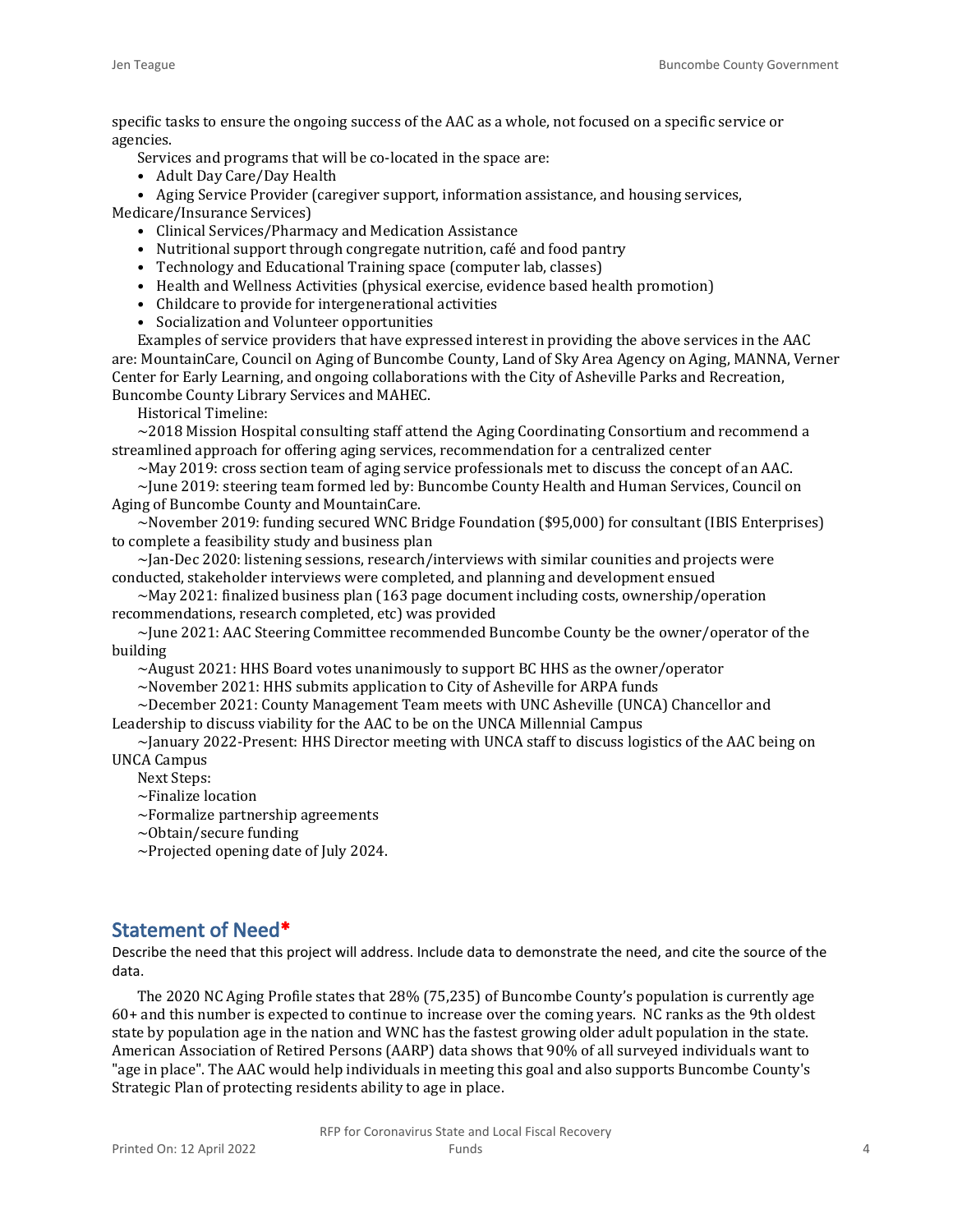With limited resources and a growing population the aging services network understands the need to streamline efforts. At present many individual organizations pay for a nutrition coordinator, volunteer coordinator, separate wi-fi system, etc. By co-locating organizations many of these costs can be drastically reduced allowing for more funds to go to direct services.

Buncombe County is one of only a handful of counties that does not have a model similar to the AAC. Ashe, Forsyth, Durham, Chatham and Orange counties were all interviewed during the consulting phase of this project. The AAC is meant to serve as a "hub" to support the community centers throughout the County, however, it is important to note that none of the community centers throughout the County support this level of service delivery and many were built before 1950. Policy regulations and program requirements make it impossible for many of these services to be provided in rural areas of the county. However through the "hub and spoke model" organizations will be able to pair together and offer periodic services to rural community centers. Many of smaller community centers currently have no staffing and no coordinated services.

#### **Link to COVID-19\***

Identify a health or economic harm resulting from or exacerbated by the public health emergency, describe the nature and extent of that harm, and explain how the use of this funding would address such harm.

National Institute of Health (NIH) states "older adults have been disproportionately impacted by COVID-19, with higher susceptibility to severe illness, hospitalization, and death. In the US, those who are age 65+ comprised about 80% of all COVID-19 deaths...worldwide, estimates suggest that 95% of pandemic related deaths have been among those age 60 and older." Based on these statistics it is clear to see that Covid-19 had the greatest health risk to those in the age bracket that the AAC would serve. Senior Centers, congregate meal sites, and Adult Day sites had to close, yet the service providers had to figure out a way to continue to provide these important safety net programs for those most vulnerable in our community. While the pandemic brought the effect of social isolation to the forefront for many, the impact of social isolation is something that aging services providers have long understood. NIH reports that there is a growing body of literature that confirms "social isolation has a significant negative influence on the mental and physical health outcomes, with social isolation and loneliness associated with higher risk of depression, dementia, stroke, and mortality." Experts state that "being socially connected is critical to health and survival" yet recent research notes the severe impacts of Covid-19 on the "connectedness among seniors" and reports "the pandemic has worsened social isolation among older adults." In addition, research shows that social isolation has the same impact on a person's health as smoking a half a pack of cigarettes a day. In some ways, the pandemic has weakened the aging services systems and impacts are still being felt. In April 2022, one of the Adult Day providers has had to close leaving families without options. The pandemic has created increased costs for service delivery and has left organizations struggling to cover staff costs, hire new employees and cover the day to day expenses of running programs.

#### **Population Served\***

Define the population to be served by this project, including volume and demographic characteristics of those served.

Of the 75,235 individuals aged 60+, over 28% (14,000+) live alone and over 31% (15,000+) were living with one or more disabilities. The objective of the center is serve the current older adult population while also planning to expand services as the older population and their needs grow. It is expected by 2040 that 32% (106,938) of the county will be 60+. While the AAC's primary focus will be on providing services to individuals 60+, caregivers and community members, there will be many services for individuals between ages 18-59. Adult Day Care/Day Health is offered to any individual age 18+. Insurance, Medicare, and economic services assistance/education will be offered onsite and would be available to individuals who are eligible regardless of age. Caregivers of all ages will be offered support, education, and respite services. The onsite food pantry will be available to anyone in the community and will remain open during normal business hours which is unlike many if/not all food pantries currently in the County. The demographic make-up of the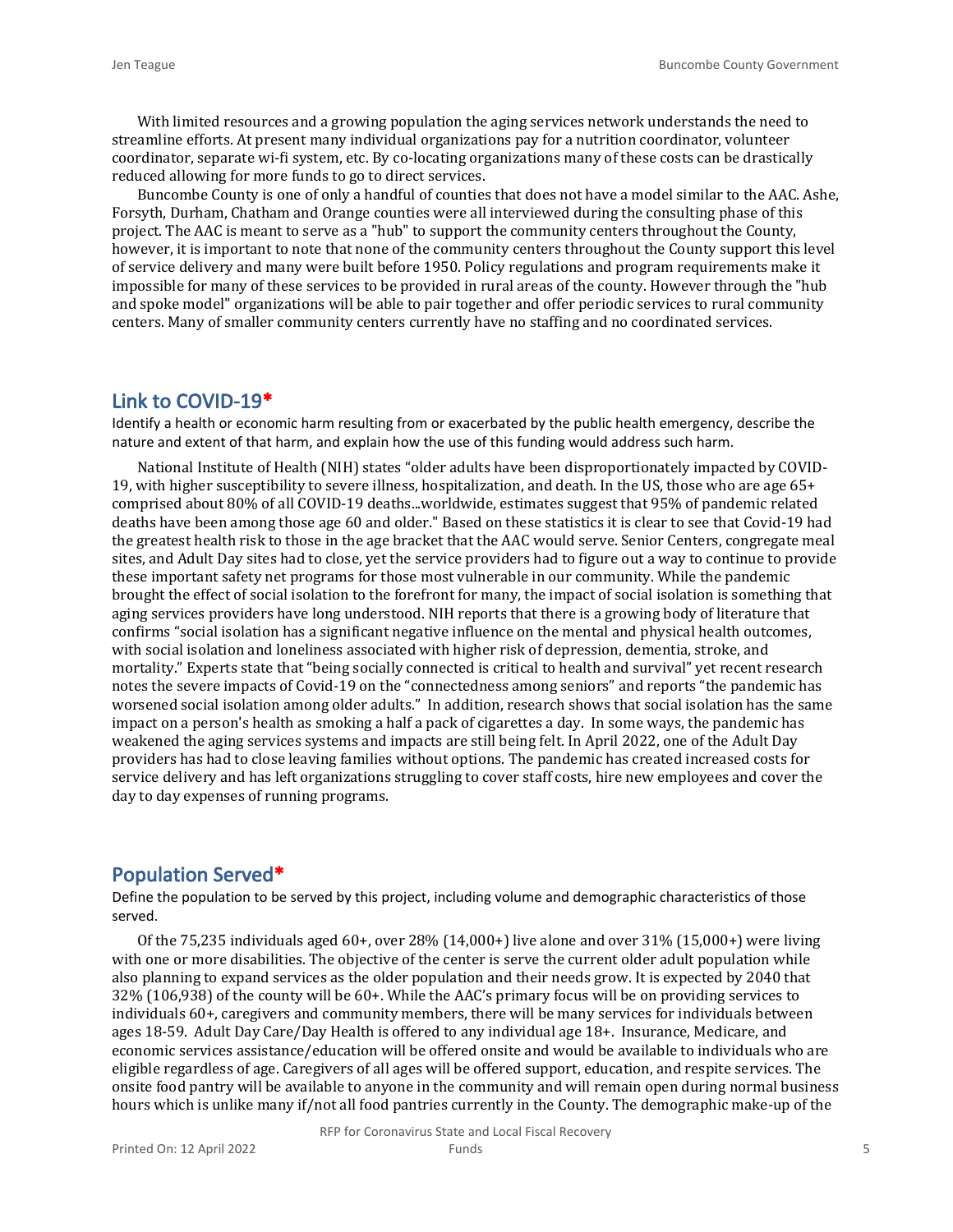participants would mirror the demographic make-up of those 60+ in the County including serving Veterans, LGBTQI+ (Lesbian, Gay, Bi-sexual, Transgender, Questioning, Intersex), BIPOC (Black, Indigenous, People of Color), socio-economic status and zip codes. The space would be able to accommodate approximately 400 people a day. Buncombe County Parks and Rec (BCPR) reports their most frequent request from older adults is for a pickleball court and this is listed in the 5-year strategic plan. The AAC could be the physical location of the new pickleball court. The AAC could serve as a new location for BCPR indoor programming for seniors. With the creation of the AAC future public health services targeted at older adults can be offered through this one location including vaccinations for flu, Covid, pneumonia and other yearly shots as well as regular blood pressure check clinics, fall prevention efforts and blood sugar checks.

#### **Results\***

Describe the proposed impact of the project. List at least 3 performance measures that will be tracked and reported. If possible, include baselines and goals for each performance measure.

BC's 2025 Strategic Plan identifies a focus area of "Educated and Capable Community" having a goal of protecting "older residents' ability to age in place". Protecting one's ability to "age in place" is broad and includes ensuring services and supports are easily and efficiently accessible for older adults and their caregivers. The AAC's goal is to ensure that residents have the ability to age in place which ensures easy access to services and supports. The center will allow for reduced transportation trips as an individual and caregiver will be able to arrive at the AAC and participate in physical activity programs, access congregate nutrition, food boxes, medical care and socialization. The goal of the AAC is to provide assistance and support to meet all of an individual's social determinants of health needs.

Many of the programs offered in the AAC will be provided through the Home and Community Care Block Grant (HCCBG) funding (federal, state and local dollars) that support aging services such as congregate nutrition, senior center activities, adult day care and transportation. The services and programs are currently measured and will continue to be measured using a results-based accountability (RBA) framework (how much did we do, how well did we do it, is anyone better off). Specific performance measures would include number and impact for each of the following:

• # of aging services offered on site

• # of clients participating in each service, comparison to previous data prior to the AAC opening and the value impact to the individual

• # of trips provided by the HCCBG transportation provider (currently Mountain Mobility) and Asheville Regional Transportation (ART)

• Cost savings from providers that are co-located in the space (reduced overhead/administrative costs such as copier leases, telephone systems, wifi systems, etc)

- # of clinical services offered on site
- # of calls to the center requesting information and assistance

#### **Evaluation\***

Describe the data collection, analysis, and quality assurance measures you will use to assure ongoing, effective tracking of contract requirements and outcomes.

As mentioned above all services will be measured and monitored using an RBA framework. Data collection will include:

- Participant surveys
- Focus groups
- Advisory committee for participants of services to help develop future programming

• Review ARMS (Aging Resource Management System) data (or equivalent system if new system is purchased by the NC Division of Aging and Adult Services for use by providers): ARMS is the system used by aging service providers to track services delivered per client

• Database tracking for all calls to the center requesting information and assistance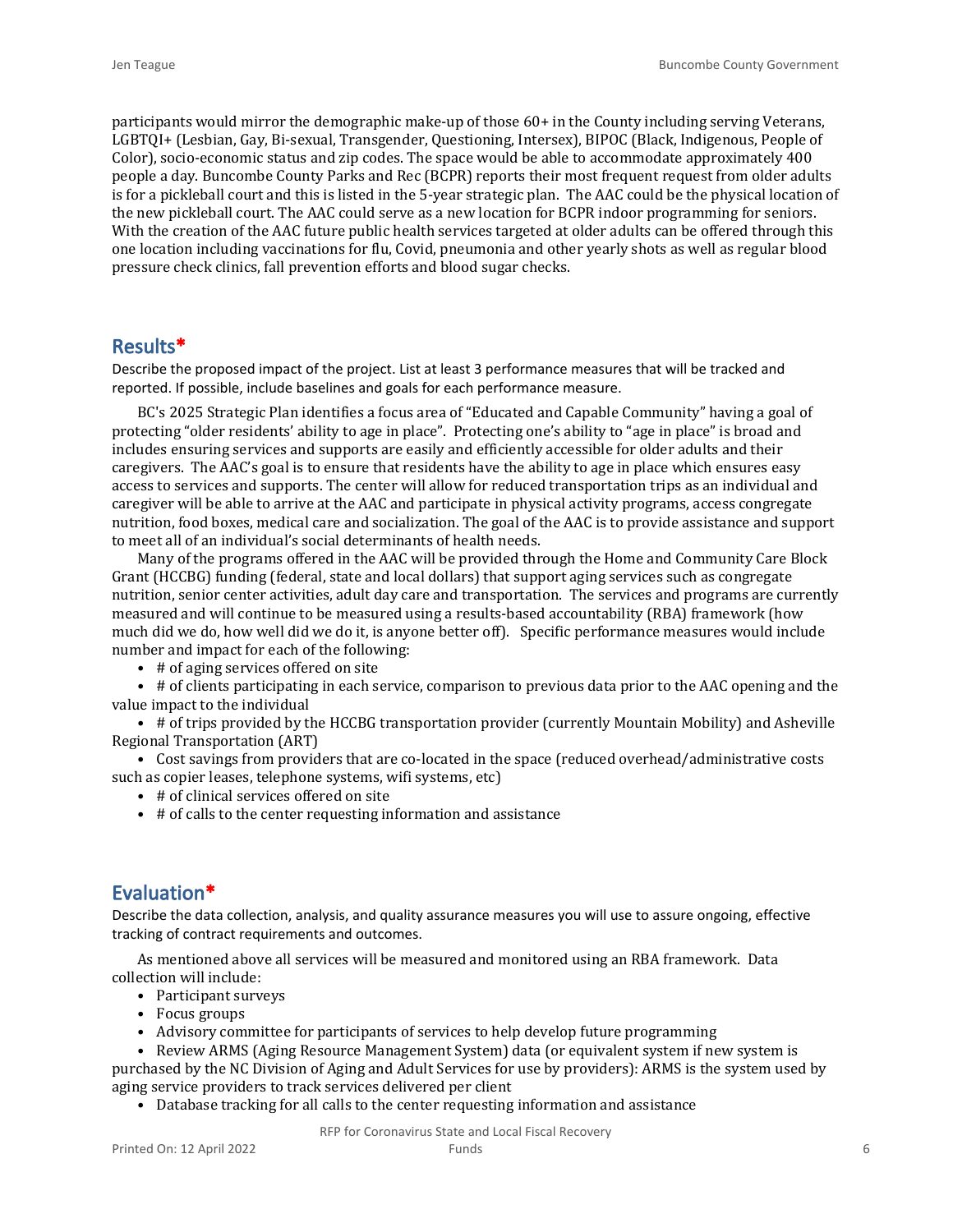One of the frequent concerns heard by community members regarding aging services is they don't know where to call. Do they call Health and Human Services, Land of Sky Area Agency on Aging, Council on Aging, 2-1-1, or other aging services providers, etc.? While none of these are necessarily wrong, each of these service providers offer a small piece of the whole system. By developing the AAC and co-locating services under one roof, an individual would only need to call the AAC to get connected to services. This would decrease the current burden on older adults and their caregivers regarding accessing services. We would compare the current number of calls to each of the agencies listed above over the next 3 years and compare those to the number of calls received to the AAC once open. We believe this will help to streamline services for older adults and also decrease demand on other agencies.

#### **Equity Impact\***

How will this effort help build toward a just, equitable, and sustainable COVID-19 recovery? How are the root causes and/or disproportionate impacts of inequities addressed?

Older adults have been disproportionately impacted by Covid-19. Funding received from the American Rescue Plan should be allocated to support a long-term vision of meeting the needs of older adults.

In helping to create the vision and mission of the AAC, individuals from across Buncombe County have been surveyed, interviewed, and provided platforms to have their voices heard. It is important to the leaders of the AAC, that BIPOC have a say in the development of this project. The AAC's mission is to serve all individuals who seek to "age in place". As we continue to finalize the programming and services offered in the space, we have reached out to the BC Community Engagement Department to assist with continued surveys and focus groups. AAC leadership will survey individuals that come to the community markets and work with associations that are in historically African American communities to ensure that we are not assuming what types of services, classes, and supports should be offered without hearing the voices of our older BIPOC community members. In addition, we have met with individuals from Generation Plus, a program for members of the LGBTQI+ that are fifty years old and older to hear their thoughts and ideas on programming and services. The goal of the center would be to create a level playing field for all older adults. Many if not all of the exercise programs, classes, and technology supports would be offered at no cost. We know that older adults are the most heterogeneous group of people in society. With this diverse population comes unique opportunities for adults to share their skills, to bridge generations, and to bring together those with different backgrounds, beliefs, and lifestyles in a welcoming, knowledgeable and equitable capacity. The agencies involved know that this growing population requires diverse solutions and partnerships.

#### **Project Partners\***

Identify any subcontractors you intend to use for the proposed scope of work. For each subcontractor listed, indicate:

1.) What products and/or services are to be supplied by that subcontractor and;

2.) What percentage of the overall scope of work that subcontractor will perform.

Also, list non-funded key partners critical to project.

The AAC would not have any sub-contractors. Instead, this would be a collaborative center in which the County provides the space and hires the AAC coordinator to ensure that the building is open, lights are on, building is maintained, and activities are scheduled in certain spaces. Each entity within the center would operate independently and would determine their own programming and policies that fall within the scope and mission of the AAC. Each agency operating in the space would provide a critical and essential piece of the programming and services offered.

List of the key partners: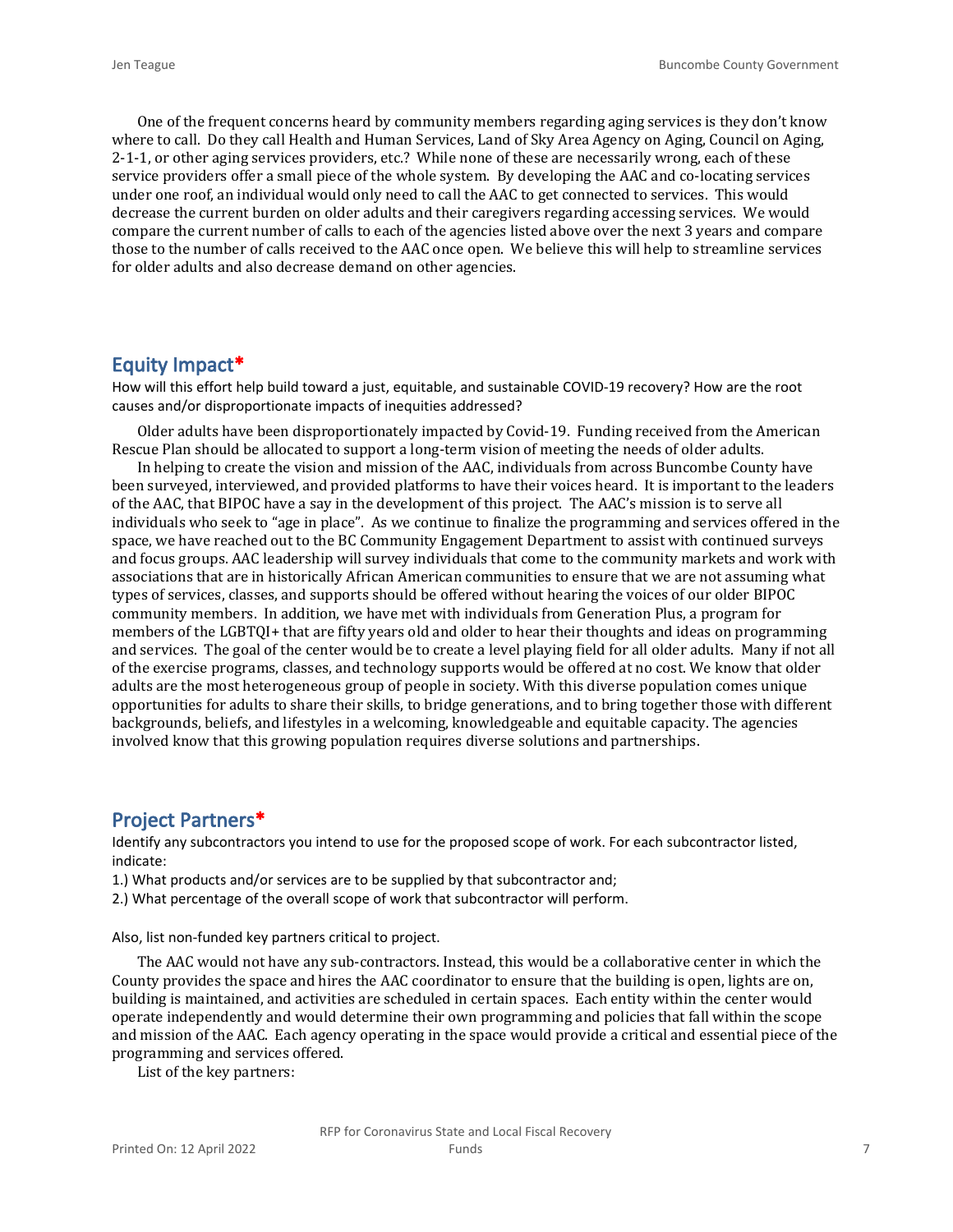o Council on Aging of Buncombe County: Medicare counseling and education, congregate nutrition, information and assistance counseling, housing resources and home repair services, caregiver support, elder justice navigation, transportation, etc.

o MountainCare: adult day care, adult day health, caregiver support, grief support programming, and wheelchair seating clinic.

• Steering Committee

o Land of Sky Area Agency on Aging: flex space in which staff from different programs could be onsite during the month to provide services

o University of North Carolina Asheville: potential for partnership on their millennial campus and partnership with OLLI (Osher Lifelong Learning Institute)

- o City of Asheville: discussions about offering senior center activities through Parks and Recreation
- o MAHEC: opportunities to provide clinical services on-site
- o YMCA: food and nutrition support and services

o Buncombe County Library Services: technology classes, lending library and device check outs (laptops, wifi hotspots, etc), meeting rooms and quiet space

- Additional conversations and partners that are not on the committee:
- o Mountain Mobility to ensure transportation access
- o Meals on Wheels to ensure partnership and no duplication
- o Buncombe County Parks and Recreation for experiential activities, pickleball
- o MANNA food bank for food pantry
- o Verner Center for Early Learning: childcare

#### **Capacity\***

Describe the background, experience, and capabilities of your organization or department as it relates to capacity for delivering the proposed project and managing federal funds.

Buncombe County Health and Human Services (HHS) is the applicant for this project. Buncombe County HHS led by Director Stoney Blevins has the capacity and experience to bring this project to fruition. HHS has decades of experience working in the aging services arena. In FY 21, HHS became the "lead agency" for HCCBG funding (\$1.5 million in federal and state funds). These funds will be used to support many of the services provided within the AAC. As noted above, in August 2021, HHS board unanimously in support of HHS as the lead entity for this project. In November 2021, the HHS board voted unanimously to recommend that Buncombe County include the Active Aging Center as a project in the SY 23 Buncombe County Capital Plan.

Jen Teague, Program Manager for Aging and Adult Services is one of the members of the leadership team for the AAC. She currently manages and administers over \$4 million in contract funding through Buncombe County. She has experience administering federal funding and has worked as a coordinator for a similar AAC project in another county. Most recently, she was the original grant writer for the funding received from the WNC Bridge Foundation to hire the contractor and complete the business plan.

BCHHS will work with aging service providers who bring a depth of experience and knowledge to the field of aging services and who have the capacity and commitment to deliver this project. Buncombe County Government along with HHS has strong staff in finance that are able to manage and serve as the fiscal agent for the project.

Jen has also had conversations with the North Carolina Division of Aging and Adult Services staff who have vocalized support for this project and have offered to assist in identifying potential funding options to support the building costs for this project. In addition there is a letter of support from Land of Sky Council of Governments that states their support for this project.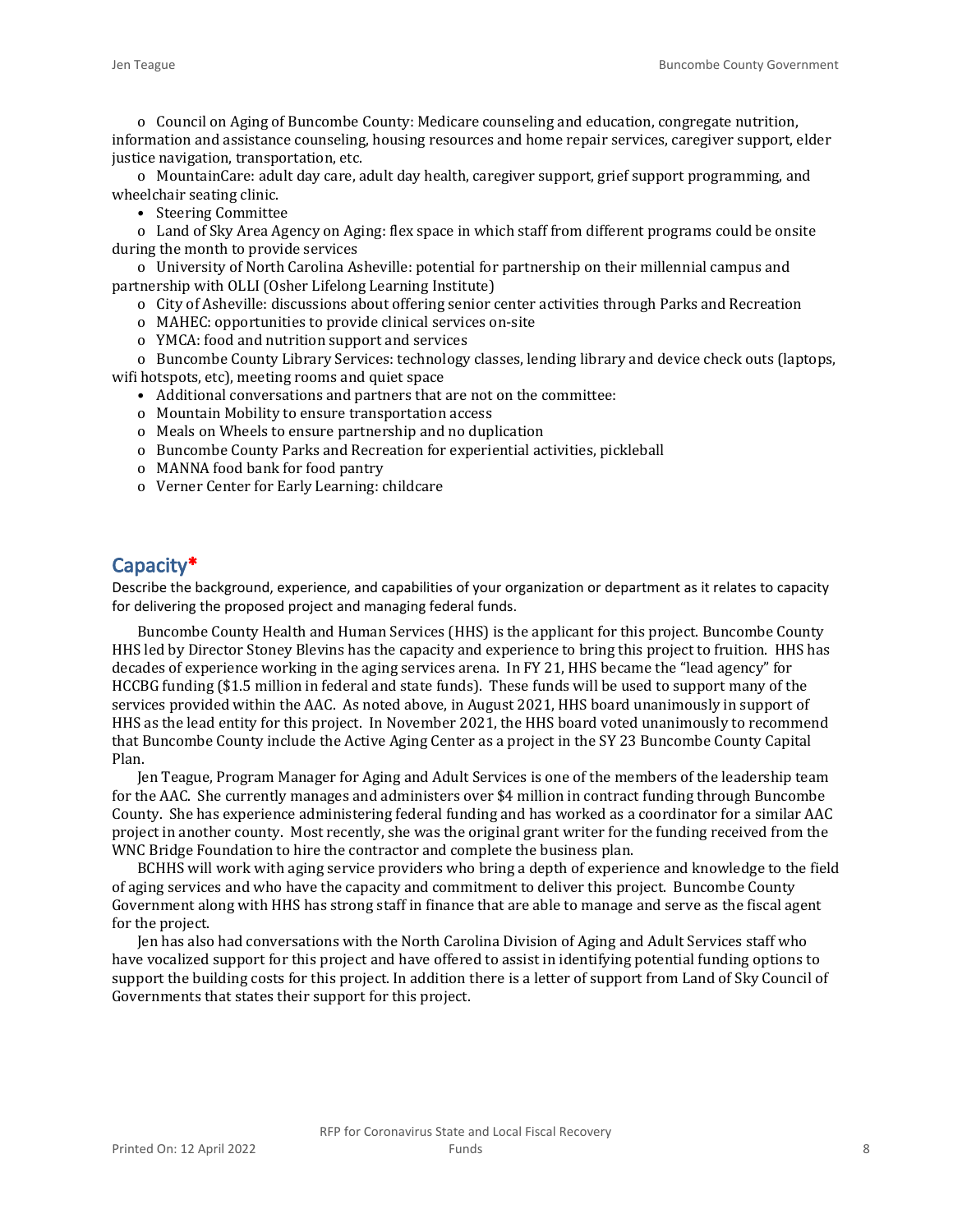#### **Budget\***

Provide a detailed project budget including all proposed project revenues and expenditures, including explanations and methodology. For all revenue sources, list the funder and denote whether funds are confirmed or pending. For project expenses, denote all capital vs. operating costs, and reflect which specific expenses are proposed to be funded with one-time Buncombe County Recovery Funds.

Download a copy of the budget form [HERE](https://buncombecounty.org/common/community-investment/grants/early-childhood-education/Recovery-Funds-budget-template.xlsx). Complete the form, and upload it using the button below.

Recovery-Funds-budget-April 2022.xlsx

#### **Special Considerations\***

Provide any other information that might assist the County in its selection.

Letter of Support BC Active Aging Center 7.13.21.pdf

The FY 22 NC State budget included \$5 million in funding for Forsyth Senior Services' new building and \$2 million for the Duplin County Services for the Aged new facility. It is likely that this project can obtain state funding however a commitment from the County would be needed to be able to move forward with a request to the state. In addition, the City of Asheville has posted their scores for their ARPA applications and the AAC project seems to be faring well, however, no final determinations have been made at this time.

In 2017, Buncombe County joined the World Health Organization and AARP's Network of Age-Friendly Communities. Since that time, Buncombe County has contracted with an Aging Plan Coordinator that oversees, manages, and facilitates the work of the Age-Friendly Action Plan (AFAP). The AFAP's primary focus is to ensure that older adults are safe, well, and engaged and the plan is aligned with the priorities and strategies of the County's Strategic Plan. The AAC would be step in the commitment that Buncombe County has made to be an age-friendly community.

The AAC is directly aligned with the County's Strategic Plan 2020-2025. The AAC aligns with the foundational focus area of Educated and Capable Community. While the AAC does have a primary goal of providing supports to ensure older adults have the ability to age in place, it has a secondary goal of ensuring that older adults are safe, healthy, and engaged in their community and aligns with the foundational priorities of Resident Well-Being.

The members of the AAC Steering Committee understand the importance of aligning the values of the AAC with the values of Buncombe County. Equity and collaboration are at the heart of the AAC as is shown in the diversity of the providers on the Steering Committee. This project will continue to build on community partnerships and will leverage those relationships to build an equitable, accessible, and inclusive center for all older adults in Buncombe County.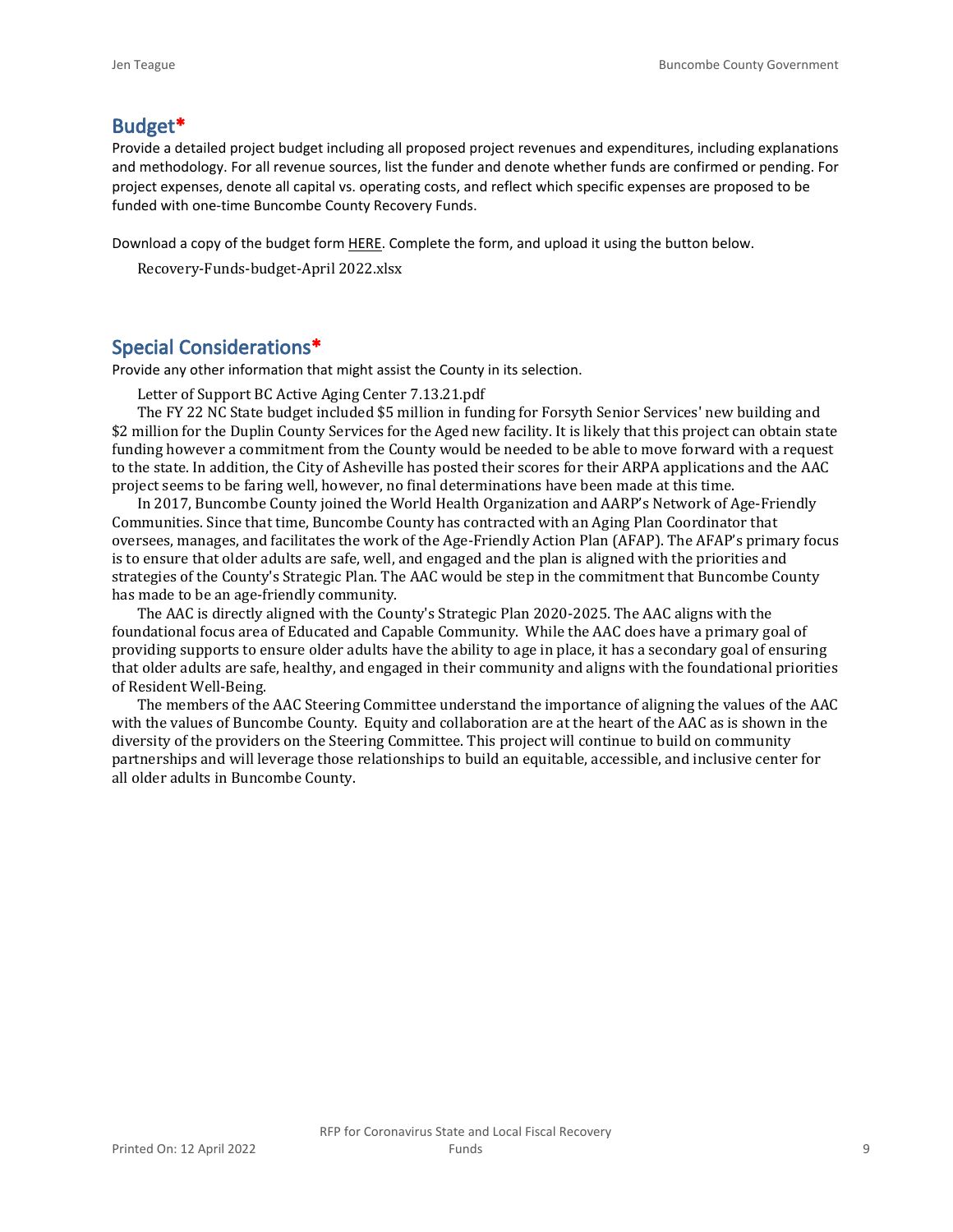# File Attachment Summary

## *Applicant File Uploads*

- Recovery-Funds-budget-April 2022.xlsx
- Letter of Support BC Active Aging Center 7.13.21.pdf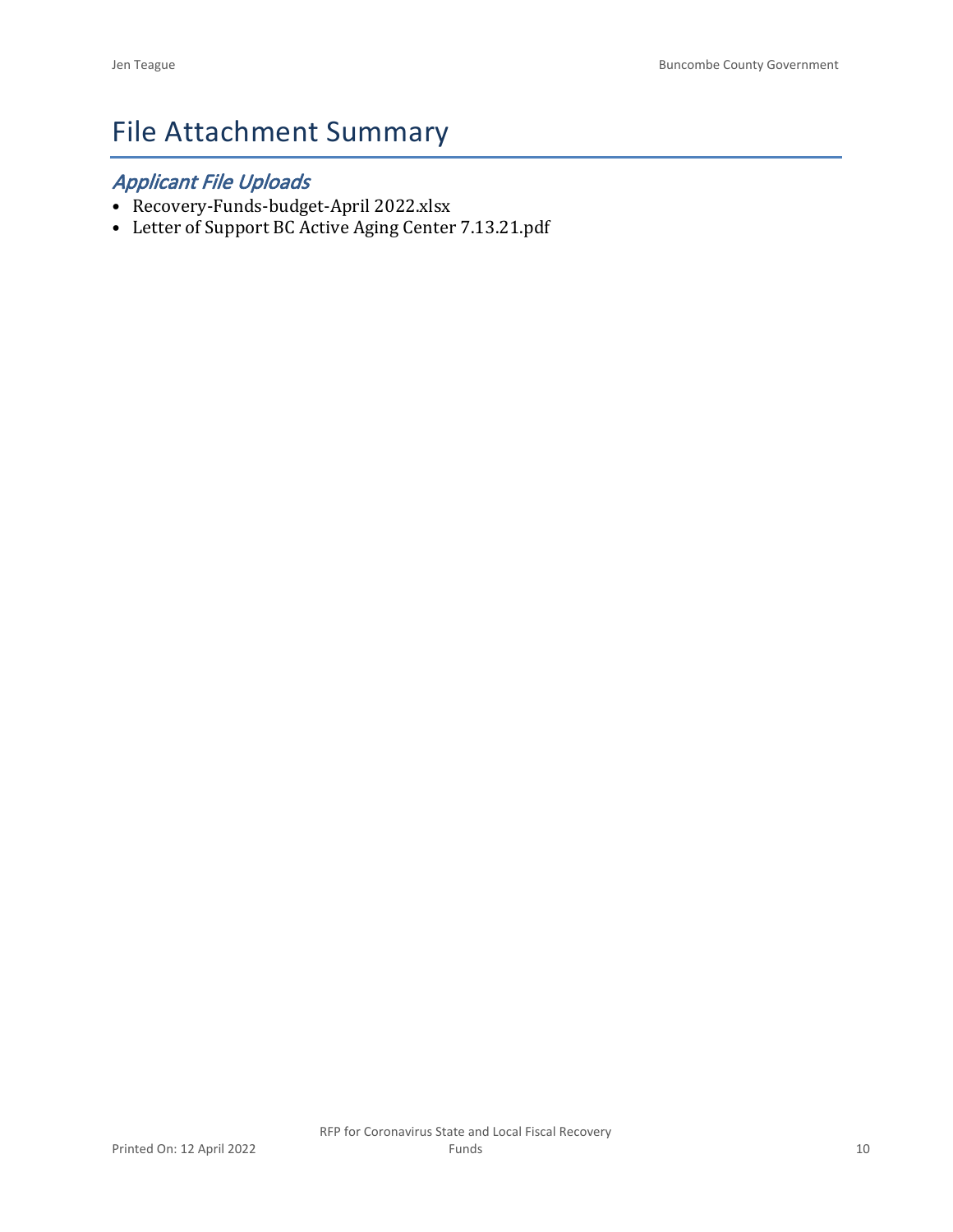#### **Coronavirus State and Local Fiscal Recovery Funds Proposed Project Budget**

| <b>Organization Name:</b> | ⊿ Human Services<br><b>Health and</b><br>≞ Hoolt.<br><b>Buncombe County</b> |
|---------------------------|-----------------------------------------------------------------------------|
| <b>Project Name:</b>      | sa Cantai<br>Aaina<br>vana<br>1 V C                                         |
| Amount<br>:Requested      | \$8.010.257                                                                 |

| Proposed Project Revenue Funder                   | <b>Amount</b>                 | <b>Confirmed or Pending?</b> | <b>Notes</b>                                                                                                                                                                                                                      |
|---------------------------------------------------|-------------------------------|------------------------------|-----------------------------------------------------------------------------------------------------------------------------------------------------------------------------------------------------------------------------------|
| Proposed Buncombe COVID Recovery Funds            | \$<br>8,010,257.00            | Pending                      | Construction costs as outlined below                                                                                                                                                                                              |
| State of North Carolina Government Budget Funding | 3,000,000.00                  | Pending                      | Can be submitted once project is appoved by Buncombe County (ex.<br>of funding in prior years: FY 22 budget supported \$5 million for<br>Forsyth Senior Services building and \$2 million for Duplin Senior<br>Services facility) |
| Dogwood Health Trust                              | \$<br>2,750,000.00 Pending    |                              | Presentation to DHT staff on project concept, leverage grant<br>opportunities have been discussed                                                                                                                                 |
| <b>Foundation Support</b>                         | \$<br>2,750,000.00 Pending    |                              | Steering committee is confident of foundation support based on<br>foundation support for similar projects around the state                                                                                                        |
| <b>Private Funding</b>                            | 2,459,824.00 Pending          |                              | Strong community support is evident to support the project<br>(numerous conversations have occurred with potential private<br>funders)                                                                                            |
| City of Asheville/ARPA funding                    | \$<br>2,828,880.00            | Pending                      | Application submitted to cover cost of the senior center amenities                                                                                                                                                                |
| List other sources here                           |                               |                              |                                                                                                                                                                                                                                   |
| List other sources here                           |                               |                              |                                                                                                                                                                                                                                   |
| List other sources here                           |                               |                              |                                                                                                                                                                                                                                   |
| List other sources here                           |                               |                              |                                                                                                                                                                                                                                   |
| List other sources here                           |                               |                              |                                                                                                                                                                                                                                   |
| List other sources here                           |                               |                              |                                                                                                                                                                                                                                   |
| List other sources here                           |                               |                              |                                                                                                                                                                                                                                   |
| List other sources here                           |                               |                              |                                                                                                                                                                                                                                   |
| List other sources here                           |                               |                              |                                                                                                                                                                                                                                   |
|                                                   | <b>Total</b> $$21,798,961.00$ |                              |                                                                                                                                                                                                                                   |

|                                       | Proposed                    |    |                                   |                          | <b>Capital or Operating</b> |                                                               |
|---------------------------------------|-----------------------------|----|-----------------------------------|--------------------------|-----------------------------|---------------------------------------------------------------|
| <b>Proposed Project Expenses</b>      | <b>Recovery Funds</b>       |    | <b>Other Funds</b>                | Total                    | Expense?                    | <b>Notes</b>                                                  |
| Adult Day Care/Day Health Sq. Ft Cost |                             | \$ | 4,593,800.00                      |                          |                             | square footage space, funds raised through foundation/capital |
|                                       |                             |    |                                   | 4,593,800.00             | capital                     | campaigns                                                     |
| Aging Services Organizational Offices |                             | \$ | $1,058,200.00$ $\frac{1}{\$}$     |                          |                             | square footage space, funds raised through foundation/capital |
|                                       |                             |    |                                   | 1,058,200.00             | capital                     | campaigns                                                     |
| Home Delivered Meals Space            |                             | \$ | 165,000.00 $_{\mid_{\mathbb{S}}}$ |                          |                             | square footage space, funds raised through foundation/capital |
|                                       |                             |    |                                   | 165,000.00               | capital                     | campaigns                                                     |
| Childcare Space                       |                             | \$ | 825,000.00 $\vert$ \$             |                          |                             | square footage space, funds raised through foundation/capital |
|                                       |                             |    |                                   | 825,000.00               | capital                     | campaigns                                                     |
| lSenior Center Amenities              |                             | \$ | $2,828,880.00$ $\frac{8}{3}$      |                          |                             | Activity Space, Educational Space (requested through City of  |
|                                       |                             |    |                                   | 2,828,880.00             | capital                     | Asheville ARPA Application)                                   |
| Timeshare Space                       |                             |    | 440,000.00   \$                   | 440,000.00               | capital                     | square footage space                                          |
| Furniture, Fixtures, Equipment        |                             |    | $906,574.00$ \$                   | 906,574.00               | capital                     | furniture, fixtures, equipment                                |
| Common Areas                          |                             |    | 2,971,250.00 \$                   | 2,971,250.00             | capital                     | square footage space                                          |
| Administrative Space                  | 658,000.00<br>\$            |    |                                   | 658,000.00               | capital                     | square footage space                                          |
| <b>Buncombe County Office Space</b>   | $\mathfrak{L}$<br>77,000.00 |    |                                   | 77,000.00                | capital                     | square footage space                                          |
| Parking, Driveways                    | \$<br>,728,000.00           |    |                                   | ,728,000.00              | capital                     | parking, driveways                                            |
| General Contractor Fees               | \$<br>1,094,711.00          |    |                                   | 1,094,711.00             | capital                     | contractor fees                                               |
| Contingency                           | \$<br>1,149,446.00          |    |                                   | 1,149,446.00             | capital                     | Contingency                                                   |
| Planning, Design, and Other Fees      | \$<br>3,303,100.00          |    |                                   | 3,303,100.00             | capital                     | Planning, Design, and Other Fees                              |
| List expenses here                    |                             |    |                                   |                          |                             | expenses here                                                 |
| List expenses here                    |                             |    |                                   | $\overline{\phantom{a}}$ |                             | expenses here                                                 |
| List expenses here                    |                             |    |                                   | $\overline{\phantom{a}}$ |                             | expenses here                                                 |
| List expenses here                    |                             |    |                                   |                          |                             | expenses here                                                 |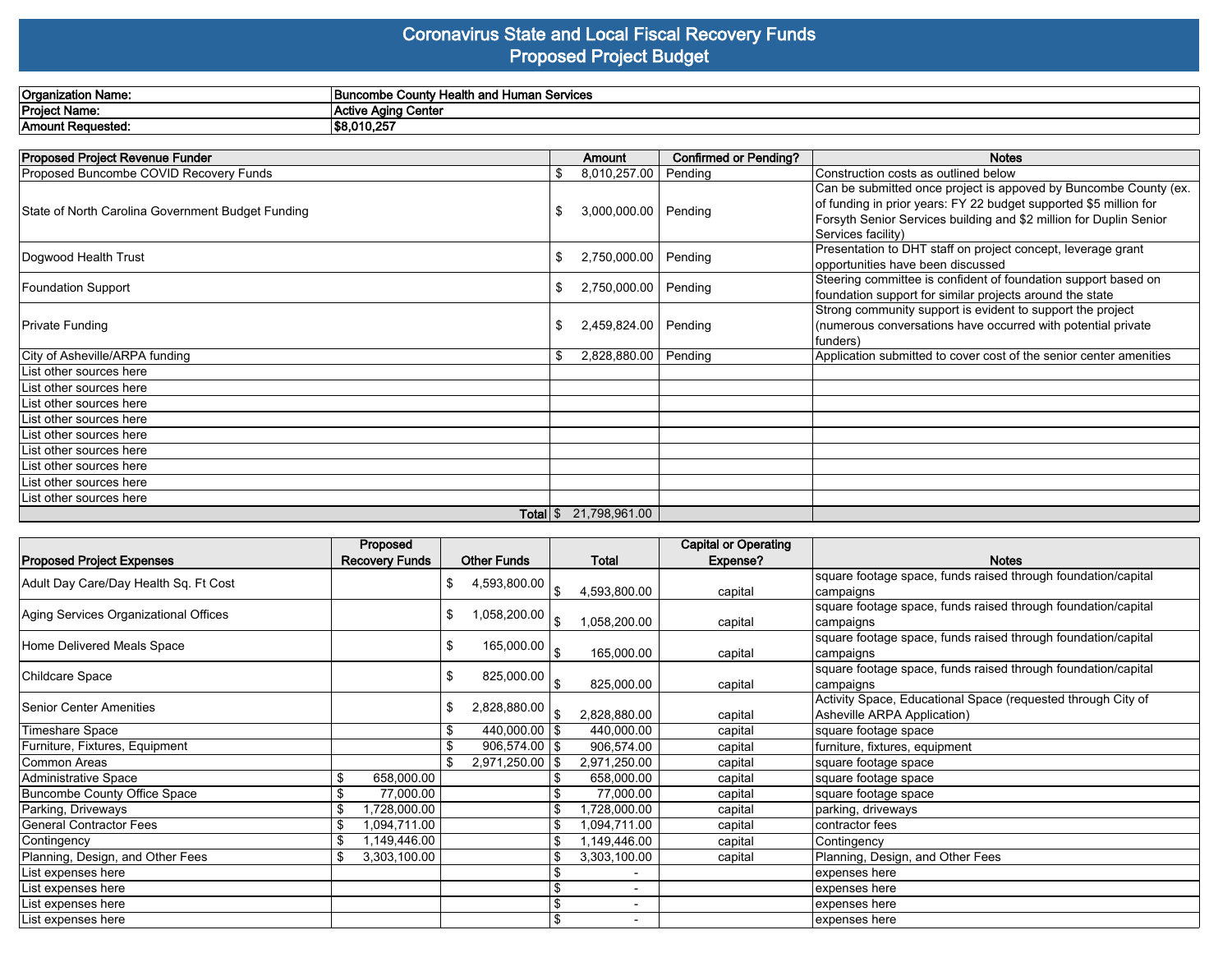| List expenses here |  |               |  | expenses here |
|--------------------|--|---------------|--|---------------|
| List expenses here |  |               |  | expenses here |
| List expenses here |  |               |  | expenses here |
| List expenses here |  |               |  | expenses here |
| List expenses here |  |               |  | expenses here |
| List expenses here |  |               |  | expenses here |
| List expenses here |  |               |  | expenses here |
|                    |  | 21,798,961.00 |  |               |